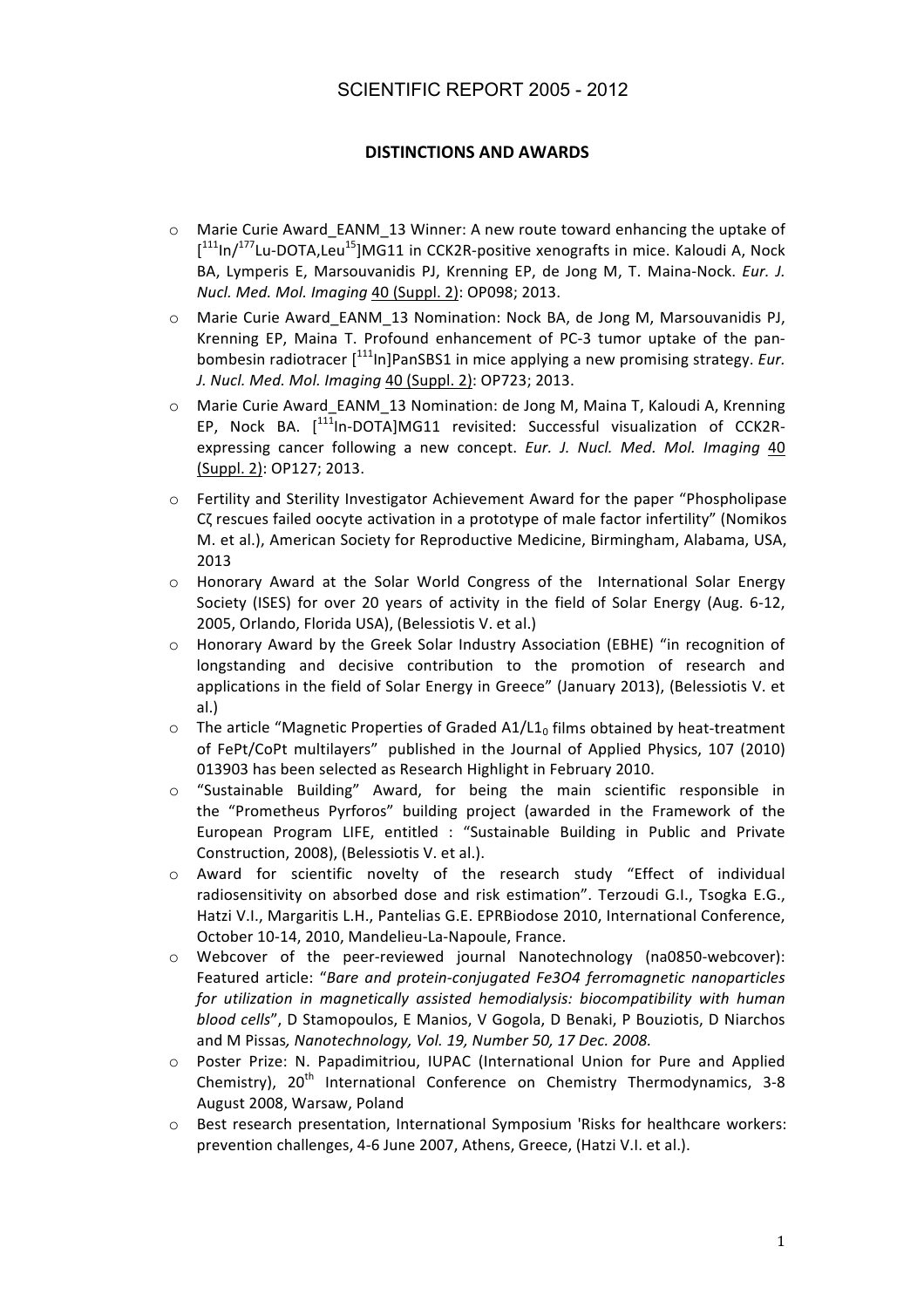- $\circ$  Best research presentation, the 36th annual meeting of the European radiation research society», , September 2008, Tours , France, (Terzoudi G.I. et al.).
- $\circ$  Best research presentation, EPRBiodose 2010, International Conference, 10-14 October 2010, Mandelieu-La-Napoule, France, (Terzoudi G.I. et al.).
- $\circ$  Best research presentation, 20<sup>th</sup> Hellenic Hematology Conference, 4-7 November 2009, Crete, Greece, (Manola K. et al.).
- $\circ$  Best poster presentation, 9th Congress of the European Federation of Neurological Societies (EFNS). 17-20 September, 2005, Athens, Greece, (Stavropoulou C et al.).
- o 2nd best abstract award «Oral arginine supplementation reduces the incidence of necrotizing entrocolitis (NEC) in very low birth weight (VLBW) infants». Excellence in Paediatrics Conference, Istanbul, 2011.
- $\circ$  Best poster presentation for the research study "Lipoprotein (a) antibiotics prevention of cardiovascular diseases". 23rd Congress of Greek Society of Social Pediatrics and Health Promotion, 26-27 Nov. 2011, Thessaloniki.
- $\circ$  Tatsi A, Charalambidis D, Marsouvanidis PJ, Maina T, Cordopatis P, Nock BA. Synthesis, radiochemistry and preclinical comparison of  $[1^{111}$ In-DOTA $^0$ JSS-14 and [<sup>111</sup>In-DOTA<sup>0</sup>,(D)Trp<sup>8</sup>]SS-14 in AR4-2J cells and Swiss albino mice. 4<sup>th</sup> International *Meeting of the Hellenic Society of Nuclear Medicine*,  $7 - 9$  November, 2008; Thessaloniki, Greece; *Proceedings* 66 – 67; 2008 - Prize.
- $\circ$  16° Panhellenic Pharmaceutical Congress, 31 May–3 June 2013, Athens, Award for the paper "Synthesis and characterization of new mixed ligand complexes of technetium-99m and rhenium with indole and pyrrole derivatives". Shegani A, Triantis C, Raptopoulou C, Psycharis V, Pelecanou M, Pirmettis I, Papadopoulos M.
- $\circ$  2<sup>nd</sup> Poster Award, 7<sup>th</sup> Greek Congress on Cancer Markers and Targeted Therapy, Athens, November 27-29, 2008. (Klimentzou P. et al.)
- o V.! Lungu,! D.! Niculae,! P.! Bouziotis,! I.! Pirmettis,! D.! Chiper,! "Radiolabeled! phosphonates for bone metastases", *Poster presentation*, International Nuclear Chemistry Symposium, Kusadasi, Turkey, May 2005 - First Prize.
- $\circ$  G. Loudos, P. Bouziotis, E. Gourni, S. Majewski, R. Pani, J. Gutenberg, F. Roesch, A. Varvarigou, "Tumor imaging in experimental animal models by use of high resolution *SPECT and PET techniques", Oral Presentation, Panhellenic Anticancer Conference,* 29 November – 2 December, 2007, Athens, Greece – Third Prize.
- $\circ$  E. Gourni, P. Bouziotis, M. Paravatou, E. Livaniou, G. Loudos, N. Sakellios, S. Xanthopoulos, S.C. Archimandritis, A.D. Varvarigou, K. Syrigos, A.L. Harris, "Modification of Bevacizumab, and anti-VEGF monoclonal antibody: Labeling with Technetium-99m", Poster Presentation,  $7<sup>th</sup>$  Panhellenic Conference of Tumor Markers and Targeted Therapy, 27-29 November 2008, Athens, Greece – First Prize
- o P. Bouziotis, E. Gourni, S. Xanthopoulos, M. Paravatou, K. Syrigos, N. Efthimiou, G. Loudos, S.C. Archimandritis, A.D. Varvarigou, A.L. Harris, "Labeling of bevacizumab, an anti-VEGF monoclonal antibody, with rhenium-188: Initial in vitro and in vivo studies", Oral presentation, 4<sup>th</sup> International Meeting of Nuclear Medicine, 7-9 November, 2008, Thessaloniki, Greece - Second Prize.
- $\circ$  N. Kiza, G. Makris, D. Papagiannopoulou, T. Tsotakos, S. Xanthopoulos, M. Paravatou, E. Fragogeorgi, C. Tsoukalas, A. Varvarigou, P. Bouziotis, "<sup>99m</sup>Tc(I)(CO)<sub>3</sub>-Labeled Biotin Conjugate in a Tumor "Pretargeting" Approach with the Monoclonal Antibody Bevacizumab", Poster Presentation, 15<sup>th</sup>, Hellenic Symposium on Medicinal Chemistry (HSMC-15),  $25^{\text{th}}$ -27<sup>th</sup> May, 2012, Athens, Greece – Third Prize